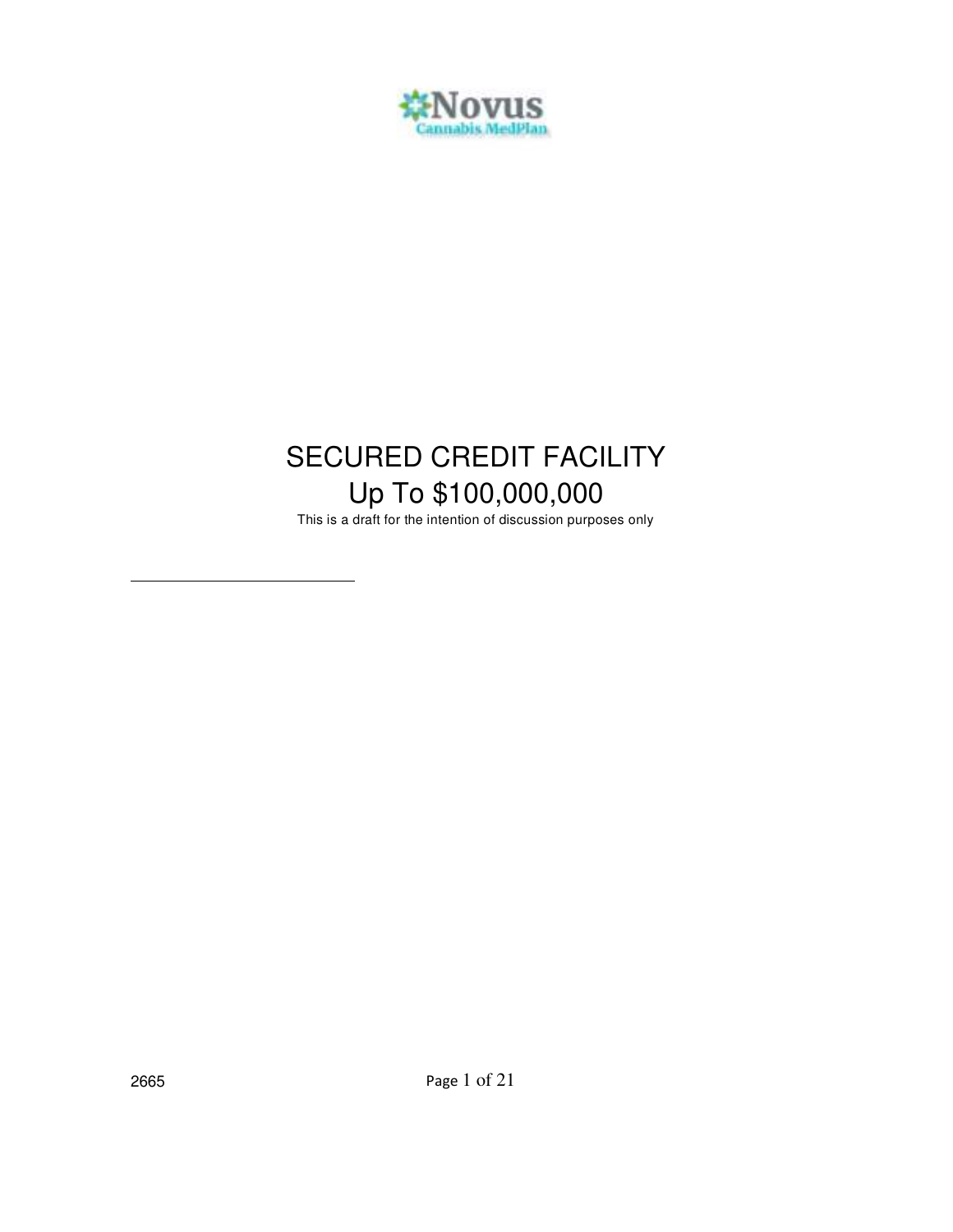

# **EXECUTIVE SUMMARY**

#### **Introduction**

Novus Acquisition & Development Corp, a Nevada Corp, (symbol NDEV or Novus) along with its subsidiary, WCIG Insurance Service, LLC, (California Insurance Entity) is the nation's first healthcare insurance plan in the medical marijuana field ("MMJ or Cannabis"), and property and casualty sector. Our objective is to expand from a wholesaler to a carrier of our own policies in a diverse surplus business lines outside the MMJ space.

Novus' goal is to procure funding up to \$100 million, file as HMO in the United States and finalize our insurance charter

# **SUMMARY OF FUNDING**

# **Collateralization**

Our annuity lines in California will position Novus the right to sell its own secured annuities. Then file with Department of Insurance (DOI) in California as an HMO and then file reciprocity in every state nationally as an insurer.

Novus' corporate annuity program is a fixed annuity, where institutional investors will put funds into Novus, have the principal protected with collateral by purchasing zero coupon treasury bonds (5-7 years), then Novus can offer to the financial institutions the following:

a) Straight 4-5% interest per year with a 18% profit sharing on net proceeds, or;

b) The financial institution has the option to convert to common stock or warrant at a pre-negotiated value with proper regulatory approval.

Contained herein, Notes 4-6 demonstrates how Novus will use the allocated funds for our underwriting efforts in our specific insurance lines of business. In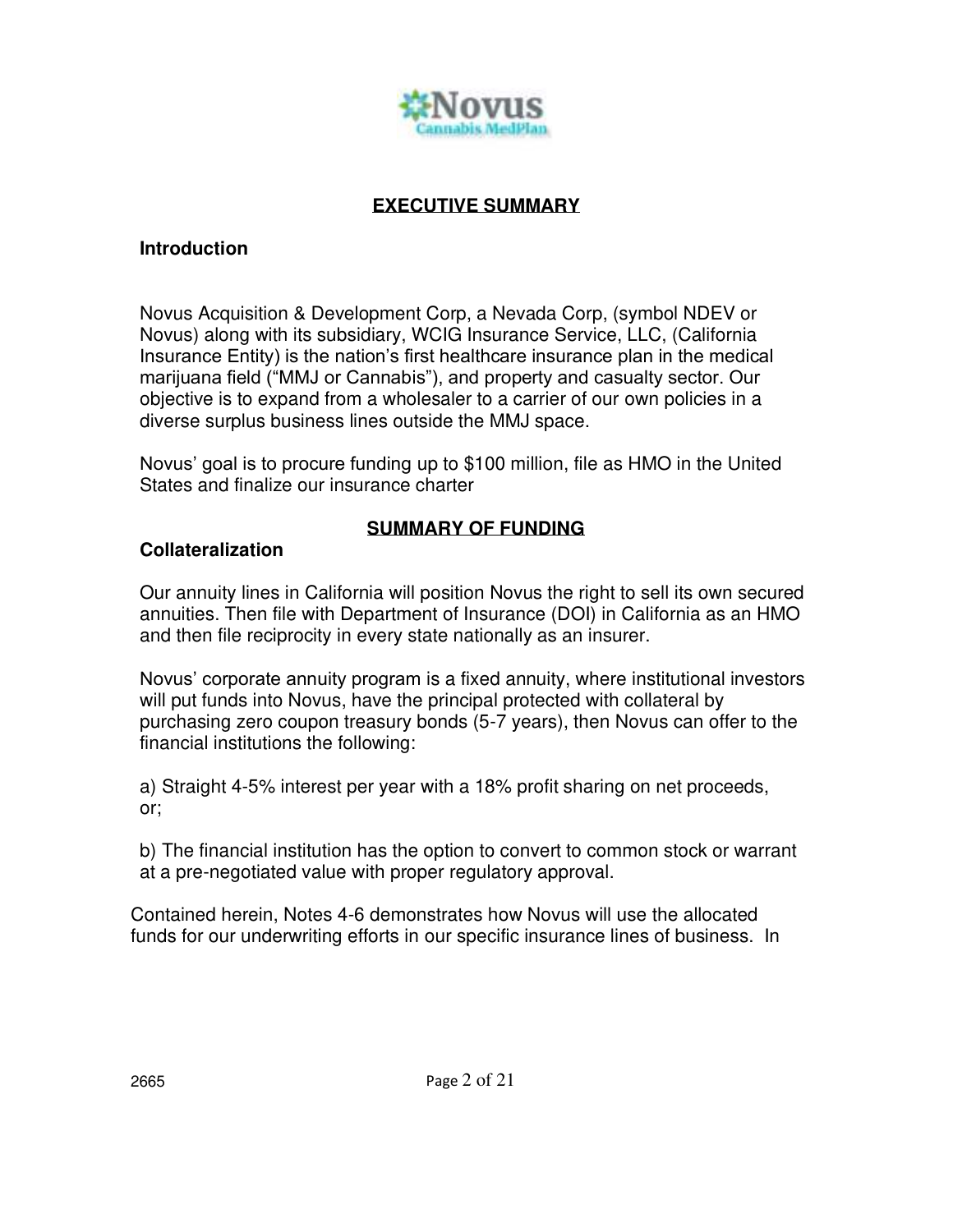

addition, Novus can attain this by taking advantage of our recent entry into Lloyds of London as a United States broker and up-lift our status as a direct Lloyds Broker and place business directly with any Lloyd's managing agent subject to terms of our business agreement.

This is the predominant route to place business into the market in the United States, by positioning Novus with the ability to write our own 100% secure corporate annuities fund that will give Novus the leverage to move risk to other reinsurance carriers in their respective business sectors.

# **Technology**

Novus has developed a fully automated web portal *[http://www.getnovusnow.com](http://www.getnovusnow.com/)*. This portal design makes Novus the online onestop insurance entity, giving insurance agencies the ability to sell direct to consumers and give instant and easy access to a range of insurance solutions tailored specifically to their insurance profile.

To meet this consumer demand, Novus' portal has established a footprint in the institutional insurance business where it has positioned itself to generate up to 40 insurance lines of business, plus automation of API gateways tied to 24 of the world's most prominent insurance/reinsurance carriers.

There has been a significant increase in the number of insurance contracts completed via the Internet. Seventy-Two percent of consumers use the internet as their primary source of insurance information and procurement. Novus' assessment concluded that very few insurance companies use up-to-date technology, which leads to lower satisfaction rates and lower customer retention. Novus' portal will give consumers ease of benefits selection, premium payments, and binding of policies.

Value added: Wall Street institutional investment firms and the insurance industry complement each other with the integration of insurers and investment banks, who are both constituents to leverage capital market positions with the nation's largest insurance carriers, to take advantage of any revenue opportunity.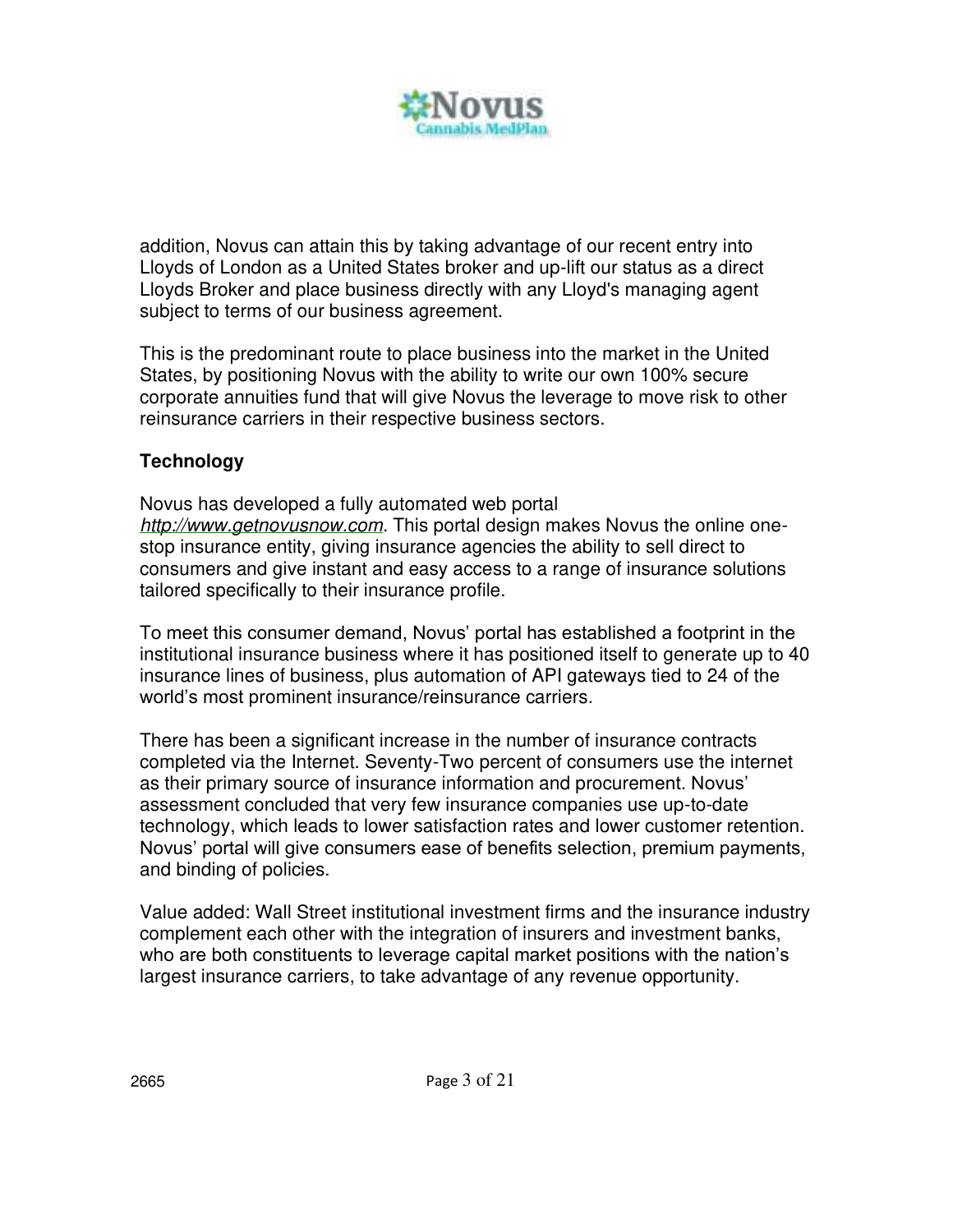

# **Expand to Multiple Lines of Business**

Currently Novus' management has developed multiple lines of healthcare services for mid-market consumers and institutions that are not insured or under insured with just over 220 providers online covering over 20,000 zip codes nationwide. Our current benefit packages cover, in addition to medical cannabis, physician visits, dental, Lasik, hearing, diabetic supplies and lab services.

Novus' portal was designed to attract, convert, optimize and retain customers, and deliver high consumer satisfaction with the right message to the right customer at the right time. According to Bain and Co., financial services and insurance research shows that each customer who is satisfied will bring 6.3 new customers per year on an average with a loyalty renewal rate of 97%.

# **Medical Marijuana Competitive Assessment**

In the current environment major insurers won't cover MMJ for at least the next 3 years, leaving Novus the market share of a national consumer base of close to 45 million consumers. The reason health insurers won't cover MMJ is:

a) MMJ is not approved by the FDA, and that approval depends on clinical studies conducted within the US that measure efficacy, safety, effectiveness and side effects, and;

b) Major carriers don't want to jeopardize their lucrative federal agreements with Medicare and Medicaid that can reach into the billions of dollars annually

Since over 60% of American approve of this alternative treatment it will be inevitable that the federal government will be initiating some form of legalization in the next 3 years.

# **Medical Marijuana Health Revenue**

Insurance is the staple of Novus' business model, mainly in risk oversight, our revenue is realized on a per member per month or "PMPM" basis, derived from an HMO term, which is based on the number of members being current on their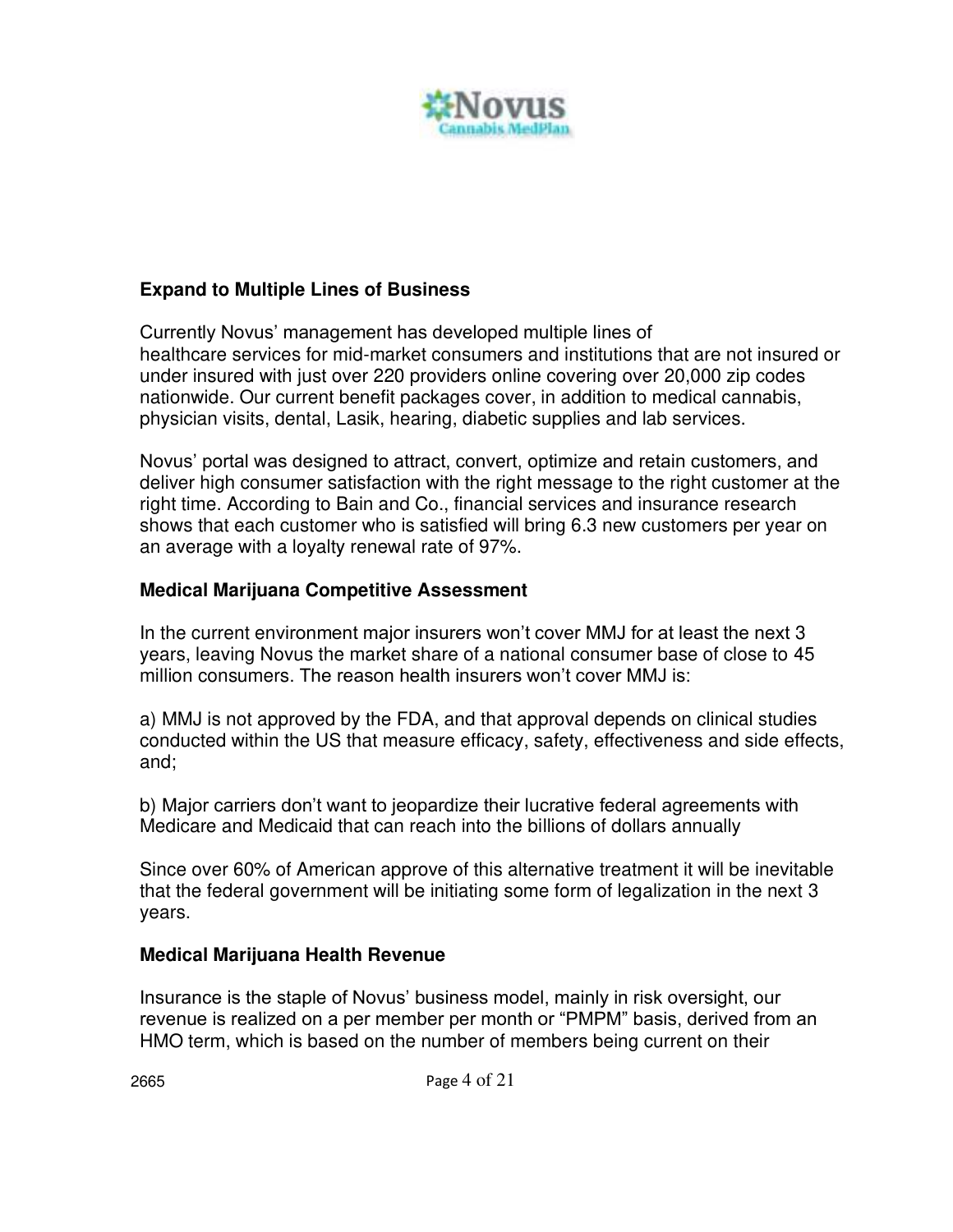

premiums.

Novus offers cost-savings health plans for patients and businesses domestically and internationally, focused around, THC Plans that are sold in legal states and CBD Plans which are sold nationwide

Ultimately, as new state and federal determinations are made in the MMJ industry Novus intends to integrate this insurance infrastructure into its quality of care model, providing added value to the entire sector as a unified national brand. With this infrastructure we are expanding into an HMO component, once federal statutes approve MMJ on a national level. Then, whichever direction the MMJ industry regulatory protocol goes Novus will be there with the most important part, compliant integration of patients into their preference of treatment through our network.

# **Why Diversification**

Novus acquired WCIG Insurance in late August of 2015 with the knowledge that the insurance industry plays a vital role in the economy of the United States. Novus' attraction to the insurance industry's \$1.4 trillion market share with a global reach and the ability for us to sell our own annuities (described below) positions Novus to leverage funds and our net asset value to write our own polices.

U.S. based insurers are also significant participants in the global financial markets. As of year-end 2014, the Life Health and Property and Casualty sectors reported \$7.3 trillion in total assets, roughly half the size of total assets held by insured depository institutions.

# **Growth Opportunities in Emerging Insurance Markets**

Also alluring are emerging markets in Asia and Latin America, which present growth opportunities for U.S. insurers. Between 2000 and 2007, three-fourths of global insurance premium growth was generated in North America and Western Europe. Since 2007, the majority of global premium growth has shifted to Asia and Latin America. Similarly, the MMJ market growth will be over 7% per annum. The health insurance industry is expanding rapidly, internationally, the sector will grow from a revenue base of \$1.2 trillion to \$3.7 trillion by 2023

# **Valuations of Insurance Companies**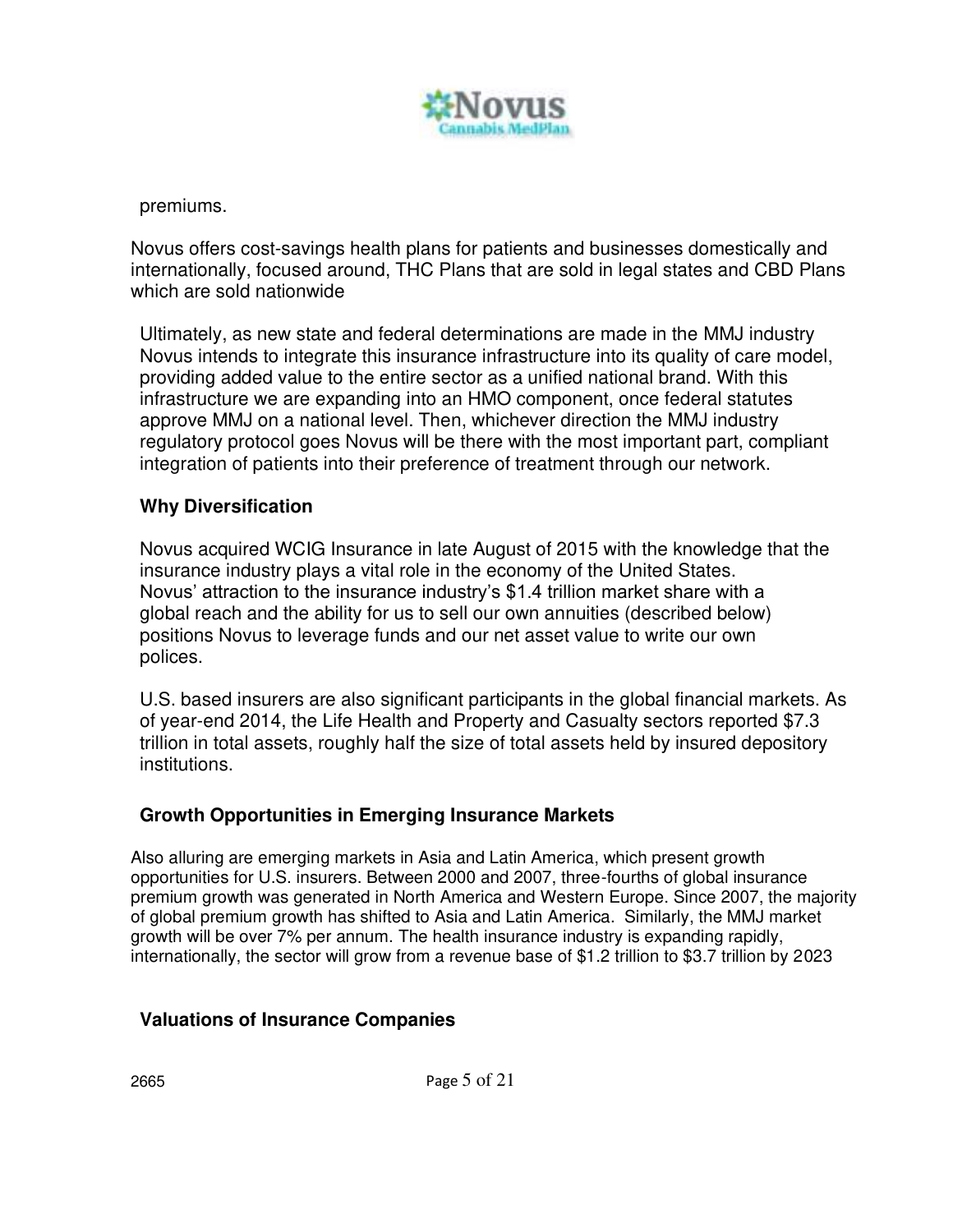

Another frequently cited metric for publicly traded insurers (and other financial institutions) is price to book value, which compares the market value to the book value on the balance sheet of an institution.

Many off-shore investment firms are leaning towards insurance because of this metric and that valuations consistently trade higher than 15-20 times multiple, making the global insurance market a rapid expansion, particularly in emerging markets within Asia and Latin America.

By way of comparison, while total global premium volume grew by 90 percent from \$2.4 trillion in 2001 to \$4.6 trillion in 2011, U.S. premium volume only grew by 33 percent, from \$904 billion to \$1.2 trillion. Projections estimate by 2030 the U.S. market share will fall to seven percent globally, taking a distant third place behind India (23%) and China (18%), and there embeds future institutional investors and our market share as an emerging growth insurance entity.

#### **Management**

The Company has assembled an executive management team comprised of individuals with strong analytical skills in the equity markets, marketable cap structuring, healthcare controlled risk technology, finance and management experience in market consolidation and roll ups.

#### **Frank Labrozzi-CEO**

Mr. Labrozzi is a Wall Street veteran for the past 28 years. A results-oriented, analytical executive in mergers and acquisitions. Mr. Labrozzi has a diverse and investment firms with specialty of focus on:

- Mergers and Acquisitions • Mergers and Acquisitions • Corporate Finance<br>• Turnaround/ Reorg • Public Offerings
	-

- 
- Corporate Start Ups Strategic Planning
	-

Mr. Labrozzi has consulted and negotiated contractual terms with many industry leaders with increased market capitalization, corporate cap structure and market assessment with over 100 private and public companies. His area of discipline is healthcare, insurance, accountable care and risk management.

#### **Andrea Lopez, Director**

Ms. Lopez's fifteen-year tenure of global operational experience has included many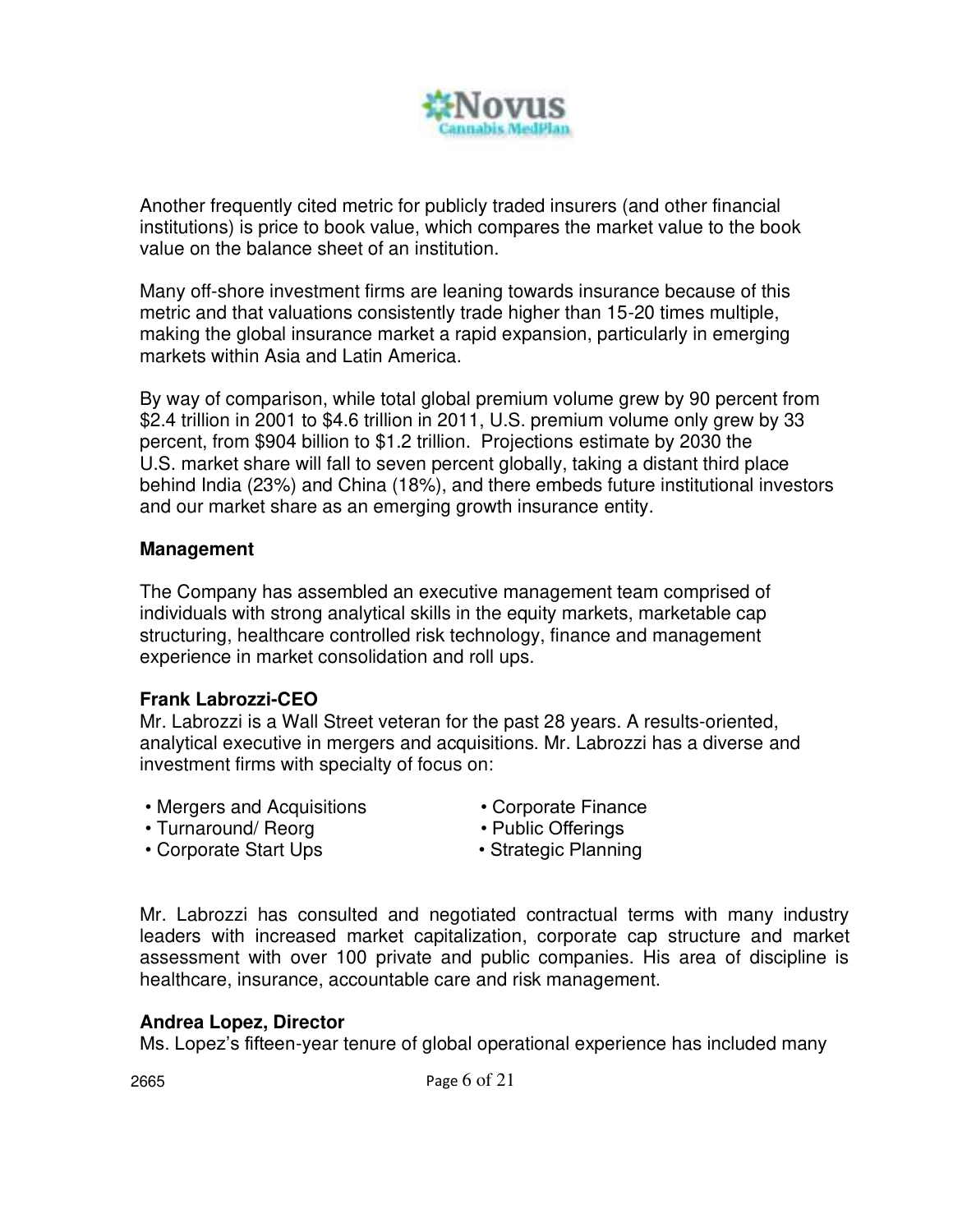

facets of compliance and roll out of the healthcare delivery processes. Specifically, creating and maintaining healthcare policies under the performance standards and scrutiny of Medicare, and Fortune 500 Companies. She is an active member of the Global Healthcare Anti-Fraud Network, the National Health Care Anti-Fraud Association, the European Healthcare Fraud & Corruption Network, and the Health Care Compliance Association.

As a member of the Board of Directors and President and CEO of Novus Medical Group, Inc. d/b/a Novus MedPlan, Ms. Lopez will develop medical plans putting Novus on the path of a Health Care Insurance program called the "MedPlan" program. The MedPlan program will seek to deliver a health insurance format to patients interested in using medical marijuana in the states where it is legal.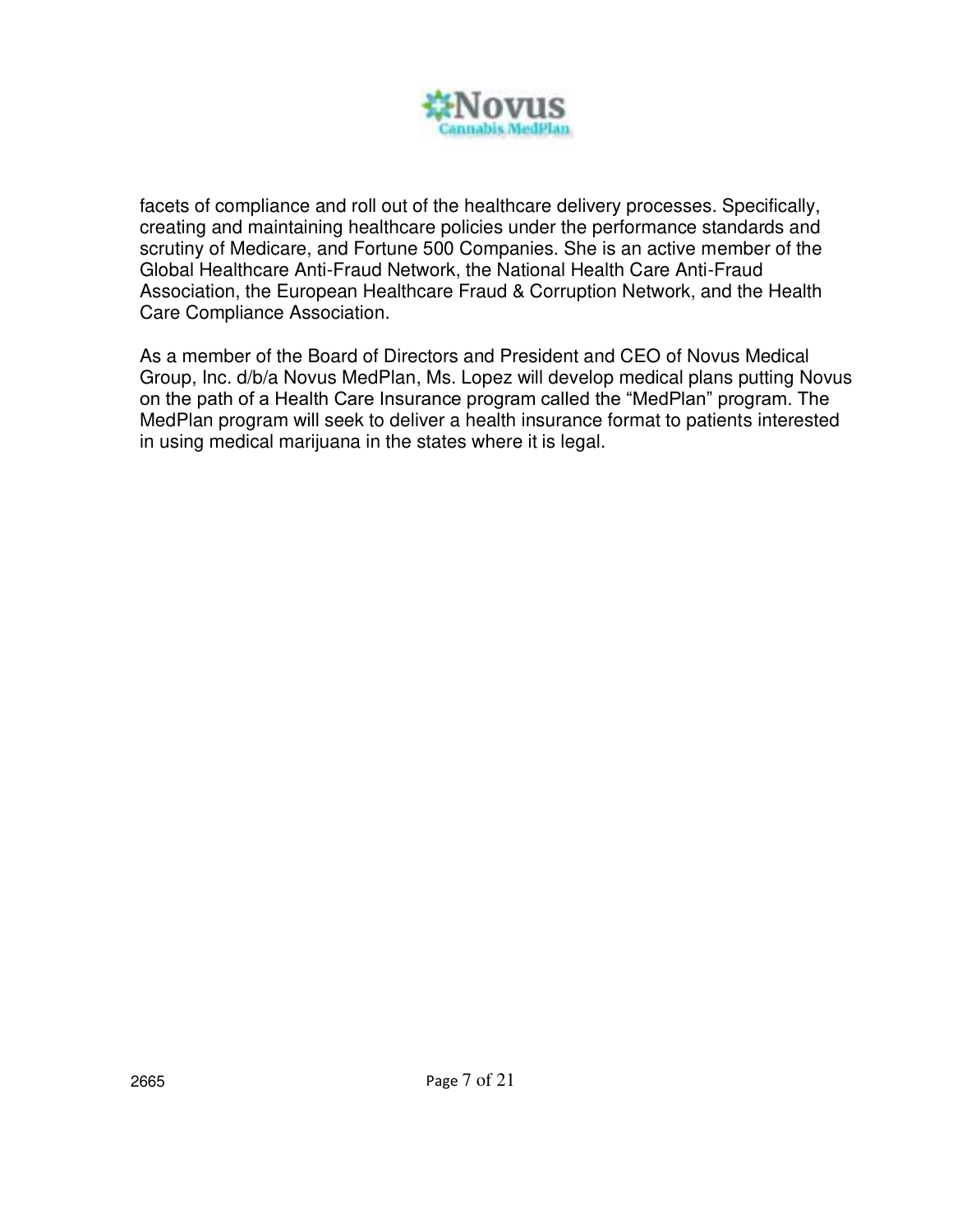

### **Funding Initiatives**

Currently the company seeks to get an institutional Letter of Credit, that will allow us to gain the market cap to underwrite policies, initially in California, then generate reciprocity throughout the country, gain dry powder and move on to international marketplace.

| <b>Policy Reserve To Underwrite</b>            | \$75,000,000 | \$132,437,500 | \$238,957,031 | \$373,930,176 | \$656,622,882 |
|------------------------------------------------|--------------|---------------|---------------|---------------|---------------|
|                                                | Year 1       | Year 2        | Year 3        | Year 4        | Year 5        |
| <b>Revenues:</b>                               |              |               |               |               |               |
| <b>Insurance and Other:</b>                    |              |               |               |               |               |
| Insurance premiums Health                      | \$18,750,000 | \$33,109,375  | \$59,739,258  | \$93,482,544  | \$164,155,721 |
| Insurance premiums P&C                         | \$22,500,000 | \$39,731,250  | \$71,687,109  | \$112,179,053 | \$196,986,865 |
| Insurance premiums Life                        | \$7,500,000  | \$13,243,750  | \$23,895,703  | \$37,393,018  | \$65,662,288  |
| Interest, dividend and other investment income |              | \$500,000     | \$750,000     | \$1,000,000   | \$1,500,000   |
|                                                |              |               |               |               |               |
| <b>Gross Revenue</b>                           | \$48,750,000 | \$86,584,375  | \$156,072,070 | \$244,054,614 | \$428,304,873 |
|                                                |              |               |               |               |               |
| <b>Finance and Financial Products:</b>         |              |               |               |               |               |
| Specialty                                      | \$2,000,000  | 2,400,000     | 4,000,000     | \$7,000,000   | 35,000,000    |
| Interest, dividend and other investment income | \$1,000,000  | 1,000,000     | 1,000,000     | \$1,000,000   | 2,000,000     |
| Investment gains/losses                        |              |               |               |               |               |
|                                                |              |               |               |               |               |
| <b>Total Finance and Financial Products</b>    | \$3,000,000  | 3,000,000     | 3,000,000     | \$3,000,000   |               |
|                                                |              |               |               |               |               |
| <b>Gross Finance and Financial Products</b>    | \$6,000,000  | 6,400,000     | 8,000,000     | \$11,000,000  | 37,000,000    |
|                                                |              |               |               |               |               |
|                                                |              |               |               |               |               |
| <b>Total of Revenue and Financial Products</b> | \$54,750,000 | \$92,984,375  | \$164,072,070 | \$255,054,614 | \$465,304,873 |
|                                                |              |               |               |               |               |
| <b>Costs and expenses:</b>                     |              |               |               |               |               |
| Insurance and Other:                           |              |               |               |               |               |
| Insurance losses and loss adjustment expenses  | \$12,187,500 | \$21,646,094  | \$39,018,018  | \$61,013,654  | \$116,326,218 |
| Insurance underwriting expenses                | \$2,325,000  | \$5,230,000   | \$10,250,000  | \$17,500,000  | \$26,000,000  |
| <b>Commission Paid</b>                         | \$9,750,000  | \$17,316,875  | \$39,018,018  | \$48,810,923  | \$85,660,975  |
| Interest expense SBLC                          | \$4,000,000  | \$4,000,000   | \$4,000,000   | \$4,000,000   | \$120,000,000 |
|                                                |              |               |               |               |               |
| <b>Gross Expenses</b>                          | \$28,262,500 | \$48,192,969  | \$92,286,035  | \$131,324,576 | \$347,987,193 |
|                                                |              |               |               |               |               |
| <b>EBITDA</b>                                  | \$26,487,500 | \$44,791,406  | \$71,786,035  | \$123,730,038 | \$117,317,680 |
|                                                |              |               |               |               |               |
| <b>Cash Reserves</b>                           | \$26,487,500 | \$47,791,406  | \$74,786,035  | \$131,324,576 | \$117,317,680 |

**Novus Acquisition & Development Corp Profit and Loss Proforma** 

2665 Page 8 of 21 *Note Proforma is blue lined whereas the Financial Statements are green lined*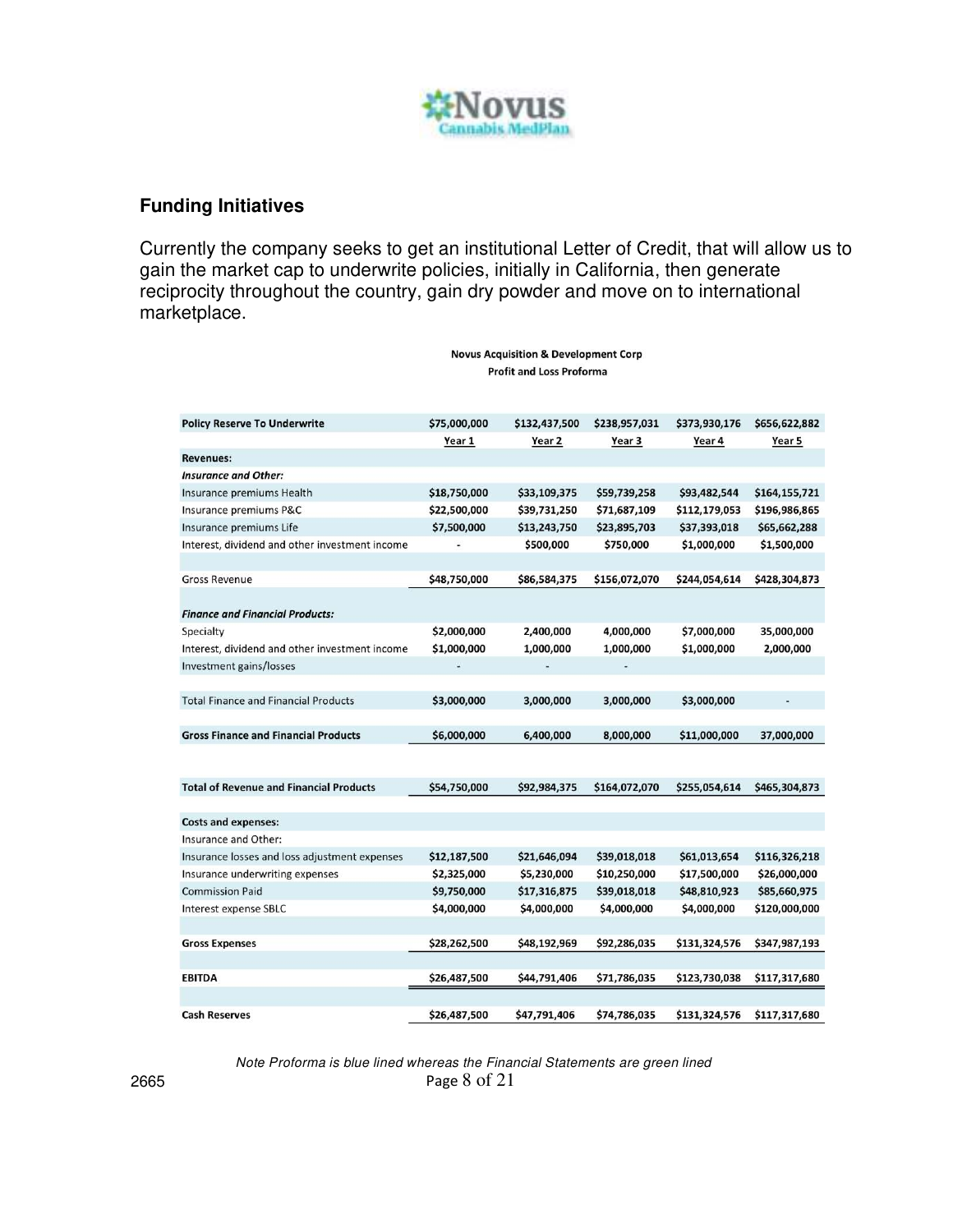

Notes to Proforma

- 1. **Policy Reserve to Underwrite**: This is the maximum amount of insurance to write to stay compliant with most DOI's and the corresponding Department of Revenue based Net Asset Value of reserves.
- 2. **Revenue recognition:** Insurance premiums for prospective property/casualty, life and health insurance are earned over the loss exposure or coverage period in proportion to the level of protection provided. In most cases, premiums are recognized as revenues ratably over the term of the contract with unearned premiums computed on a monthly basis. For the purposes of this report it is computed on a yearly basis.
- 3. **Insurance Premiums Health**: This amount represents the amount of revenue that will be generated by underwriting Health Insurance. This represents the second highest profit margins in the industry; our projections are that Novus will underwrite 25% of total gross revenue of the Policy Reserve.
- 4. **Insurance Premiums P&C:** This amount represents the amount of revenue that will be generated by underwriting Property & Casualty Insurance. This represents the highest profit margins in the industry; our projections are that Novus will underwrite 30% of total gross revenue of the Policy Reserve.
- 5. **Insurance Premiums Life:** This amount represents the amount of revenue that will be generated by underwriting Life Insurance. This represents the fourth highest profit margins in the industry; our projections are that Novus will underwrite 10% of total gross revenue of the Policy Reserve.
- **6. Interest and Dividends:** Represents management's ability to offer financial consulting to clients in mergers, acquisitions, health plan development and actuarial services.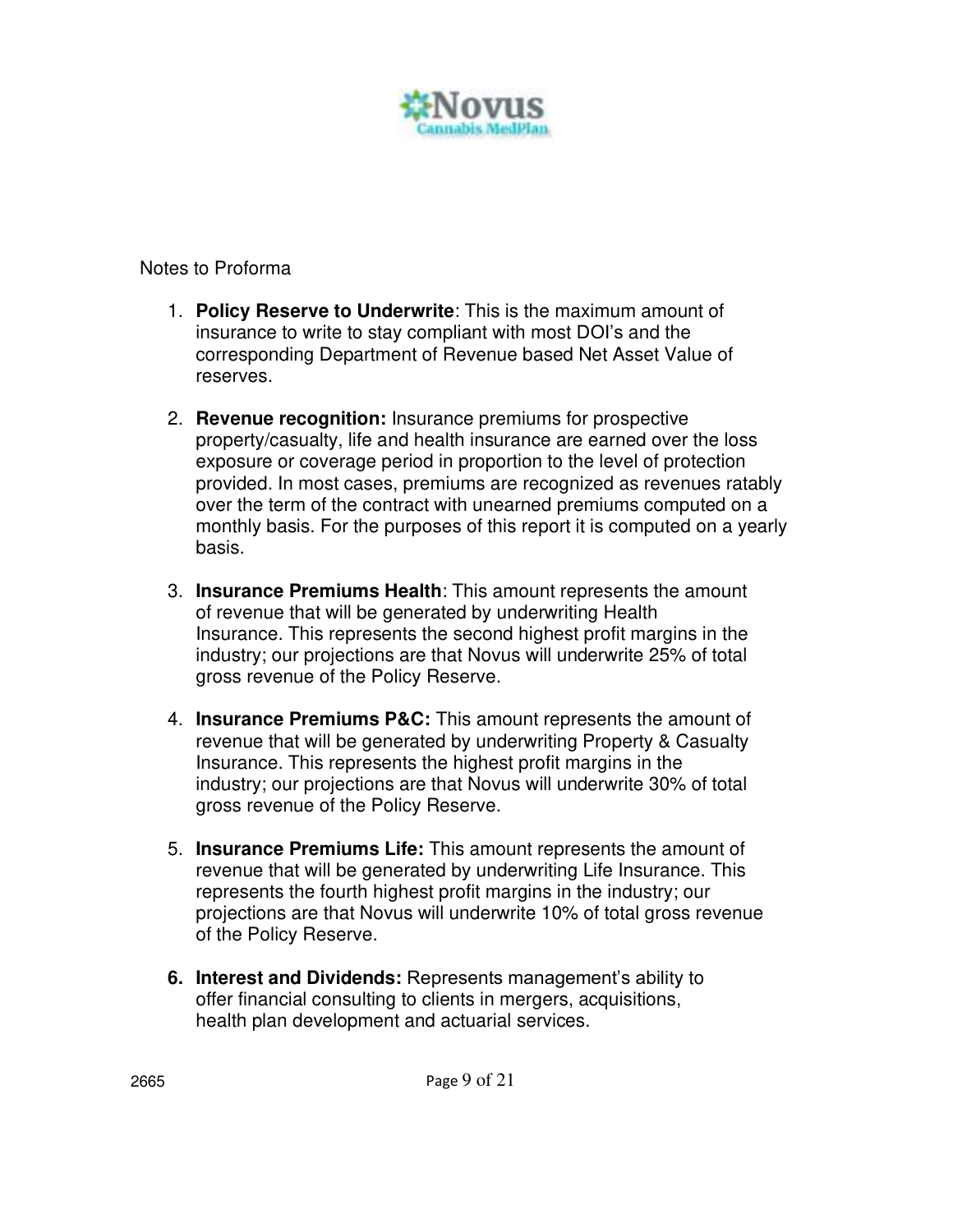

- **7. Specialty Insurance:** This represents necessary items not covered by your ordinary homeowners or automobile insurance. This can include but is not limited to flood coverage, identity theft insurance, data breach, mobile home coverage, motorcycle insurance, personal watercraft coverage, boat insurance, pet insurance, private mortgage insurance, travel insurance, title insurance or renters insurance.
- **8. Interest Dividends:** Management is experienced traders and will purchase secure financial instruments to continue to increase our ability to secure funding so it can increase underwritings
- **9. Insurance Losses:** The excess, if any, of the estimated ultimate liabilities for claims and claim settlement costs over the premiums earned with respect to retroactive property/casualty reinsurance contracts is recorded as a deferred charge at inception of the contract. Deferred charges are subsequently amortized using the interest method over the expected claim settlement periods. Changes to the estimated timing or amount of future loss payments produce changes in unamortized deferred charges. Changes in such estimates are applied retrospectively and are included in insurance losses and loss adjustment expenses in the period of the change. Losses and loss adjustment expenses*,* Liabilities for losses and loss adjustment expenses are established under property/casualty, life and health insurance issued by our insurance subsidiary WCIG for losses that have occurred as of the balance sheet date. The liabilities for losses and loss adjustment expenses are recorded at the estimated ultimate payment amounts, except that amounts arising from certain workers' compensation contracts are discounted. Estimated ultimate payment amounts are based upon (1) reports of losses from policyholders, (2) individual case estimates and (3) estimates of incurred but not reported losses.
- **10. Interest Expense LETTER OF CREDIT:** LETTER OF CREDIT is paid off in year 5.
- **11. Cash Reserves:** Cash Reserve Ratio (CRR) is a specified minimum fraction of the total deposits of customers, which insurance entity's banks have to hold as reserves either in cash or as deposits. CRR is set according to the guidelines of the State Insurance Commissions.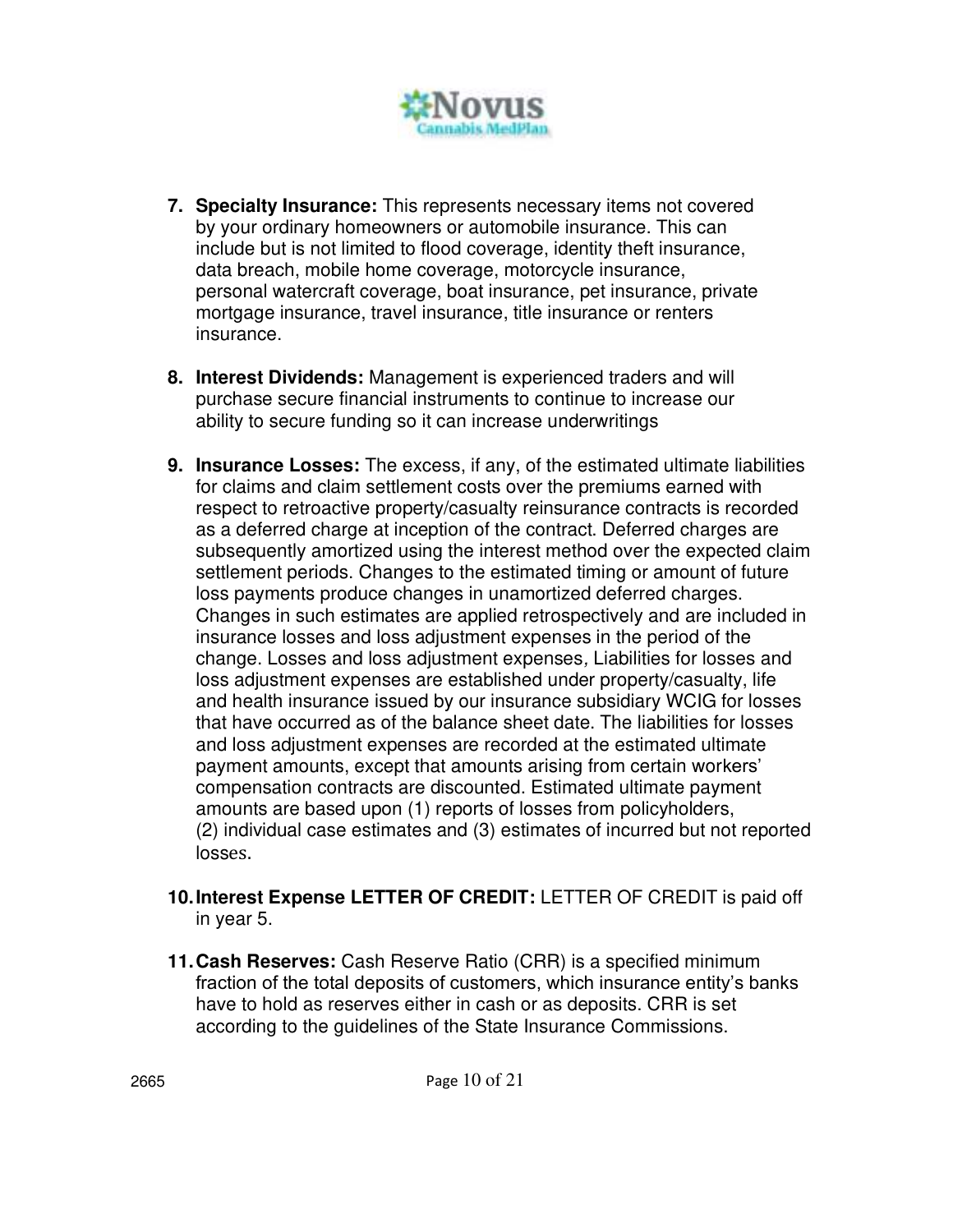

# **Use of Proceeds:**

To demonstrate how Novus will deploy the Use of Funds we will be giving the viewer a step-by-step assessment of what we will do with the funds and what the result of the fund will do the company's valuation and the ability to repay the funds at maturity.

The use of proceeds will cover business lines in Life, Property, Liability, Casualty and Health and the costs over ten different products within those lines. While the benchmarking covers both operational costs and sales and commission costs, this report is concerned exclusively with operational costs, marketing and product development.

The areas of,

- Product Development
- Marketing
- Sales Support
- Policy issuance
- Policy servicing
- Claims Management
- IT
- Facilities (Miami Los Angeles)

| <b>Expenditure</b>         | <b>Cost Per Year</b> | Percentage to          |                          |
|----------------------------|----------------------|------------------------|--------------------------|
|                            |                      | <b>Use of Proceeds</b> |                          |
| Health Line Development    | \$500,000            | 3.33%                  | <b>Funding</b>           |
| Life Development           | \$150,000            | 1.00%                  | \$15,000,000             |
| P&C Development (optional) | \$500,000            | 3.33%                  |                          |
|                            | \$300,000            |                        | <b>Leverage To Write</b> |
|                            |                      |                        | <b>Policies</b>          |
|                            |                      |                        | 5 Times                  |
| Marketing                  | \$200,000            | 1.33%                  |                          |
| Sales Support              | \$250,000            | 1.67%                  | <b>Total Policies</b>    |
| <b>Policy Servicing</b>    | \$150,000            | 1.00%                  | <b>Underwriting</b>      |
| <b>Claims Management</b>   | \$150,000            | 1.00%                  | \$75,000,000             |
| <b>Facilities</b>          | \$125,000            | 0.83%                  |                          |
|                            | \$2,325,000          | 15.50%                 |                          |
|                            |                      |                        |                          |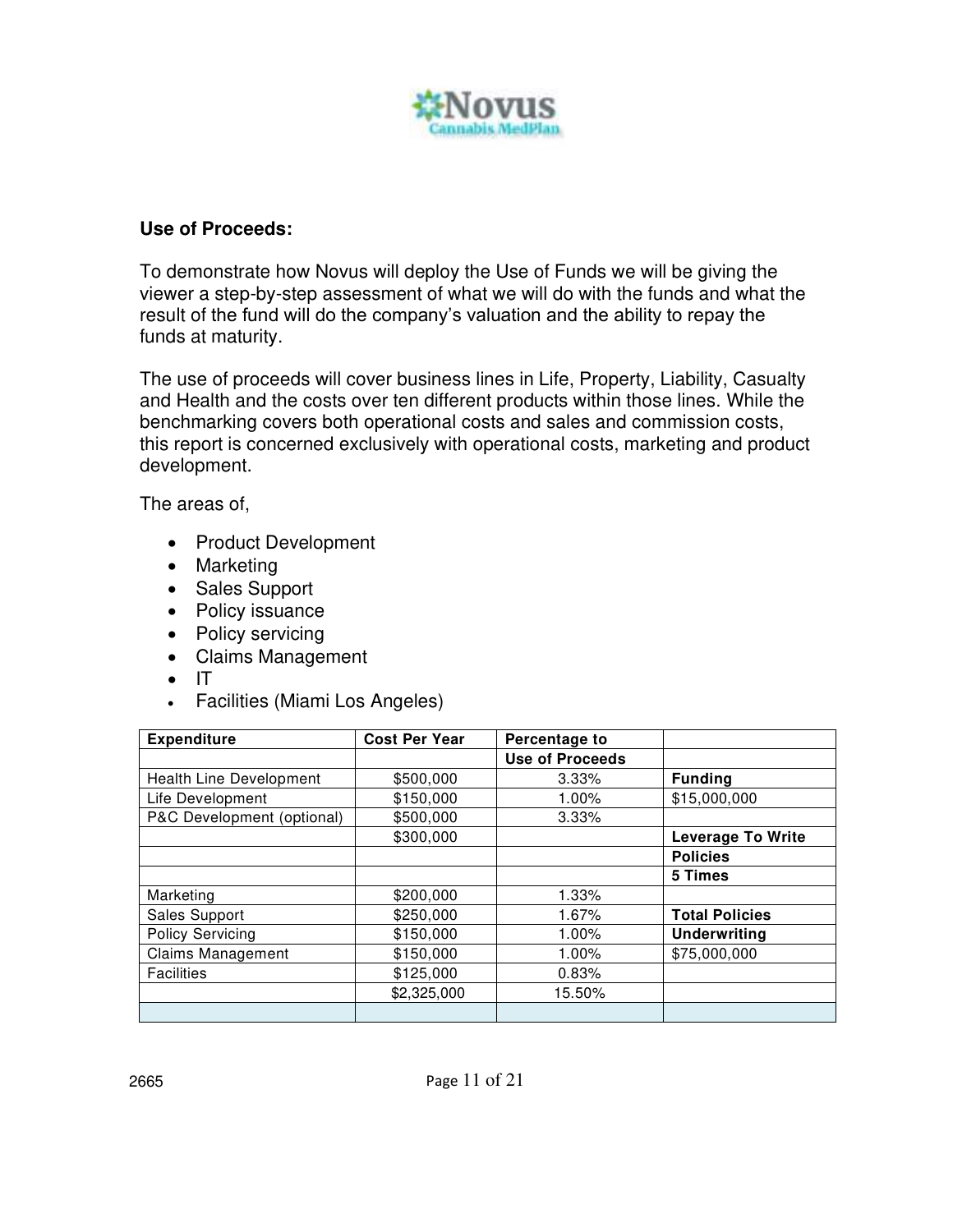

# **Notes to Use of Proceeds**

### **Introduction**

The reader should note that the business complexity relating to brands, sales channels, product mix or customer-facing processes is an important driver of operating costs and limits insurers' ability to leverage economies of scale. One example is that Novus already has over 200 independent insurance agent applicants identified and pending, leading to high diverse priced contracts.

# **Note 1: Admin/Operating Model**.

Many insurance operational models are consolidation of within one back-office function in the Miami office where the sales funnel will be in numerous locations. This eliminates difficulties managing workload as a result, experiencing both backlogs as well as underutilization, to mitigate a decline in customer satisfaction and deteriorating financial performance. This cost will cover:

- Sales Support
- Policy issuance
- Policy servicing
- Claims Management
- Postage Logistics
- Facilities (Miami, Los Angeles)

*Note: Offices will be in Miami where admin will be consolidated and Los Angeles where sales will be implemented* 

# **Note 2: IT Model**:

2665 Page 12 of 21 A fragmented legacy IT landscape is often a root cause for failing to leverage economies of scale, driving high IT costs as well as mushrooming operational costs. The IT Model facilitates efficiencies and new business opportunities, for example from improved pricing or underwriting techniques. Consolidating and modernizing the IT landscape simplifies operating processes, allows higher levels of automation, and significantly reduces the time to market for new products. We find that insurers with complex legacy systems tend to have both a high IT spend and low productivity, while players with streamlined IT manage to achieve high productivity with limited IT expenditure. There is no "one size fits all"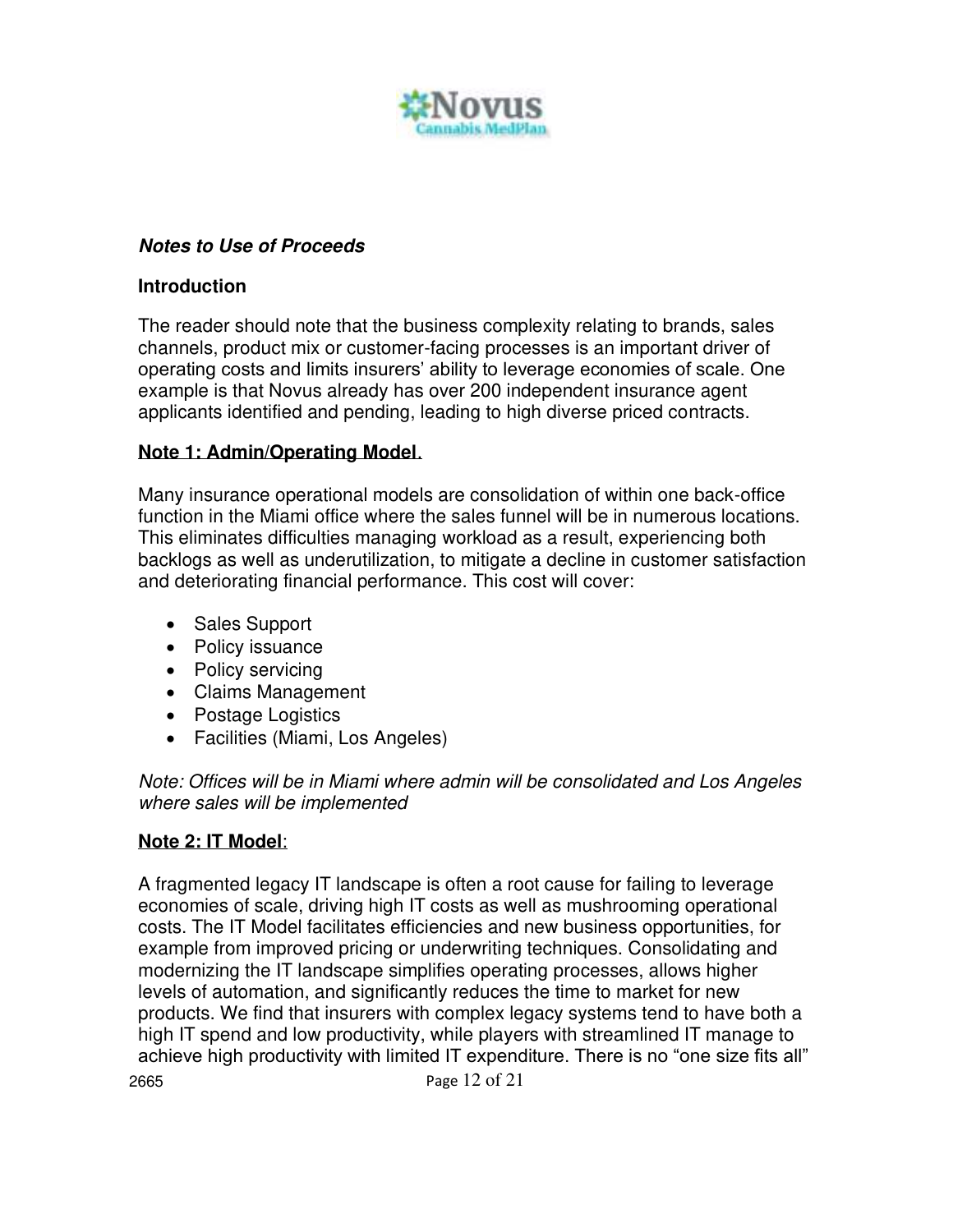

solution – what optimization means will inevitably depend on the context, IT streamlining is directly correlated to cost reduction.

# **Note 3: Officer/Management/Admin Model**:

Performance management is the key to an insurer's success. Performance management drives cost outcomes across all areas. From our operational standpoint one of the most striking findings is without management incentives there is a lack of rigorous performance in management. The result is that costs rise again after just a few years even after the implementation of cost reduction measures. Our management will be given a salary versus a draw based on the new business that is acquired, this way performance levels are easily attained through the income statement.

Having examined the cost challenges facing the industry and the greatest levers, what are the implications for CIOs and COOs? What are the imperatives for a sustainable and continual cost reduction effort?

Curb business complexity. We consistently find that reducing business complexity is a key lever for reducing costs.

# **HOW THE COLLATERALIZATION WORKS**

# **Note 4 LETTER OF CREDIT FACE VALUE ASSESSMENT**

Below is a demonstration the Face Value of a Standby Letter of Credit:

| <b>Face Value</b>       | Term      | Rate  | <b>Maturity</b>  | <b>Maturity</b> | <b>Total Due</b> |
|-------------------------|-----------|-------|------------------|-----------------|------------------|
|                         |           |       |                  | Including       |                  |
| <b>Letter of Credit</b> | In Months | Yield | <b>Principal</b> | <b>Interest</b> | Maturity         |
| 100,000,000             | 60        | 4%    | \$100,000,000    | 20,000,000      | 120,000,000      |
|                         |           |       |                  |                 |                  |

#### **Note 5 Letter Of Credit Collateralization**

2665 Page 13 of 21 Zero-coupon bonds are issued by the U.S government or other financial institutions and are bought at a deep discount. It is the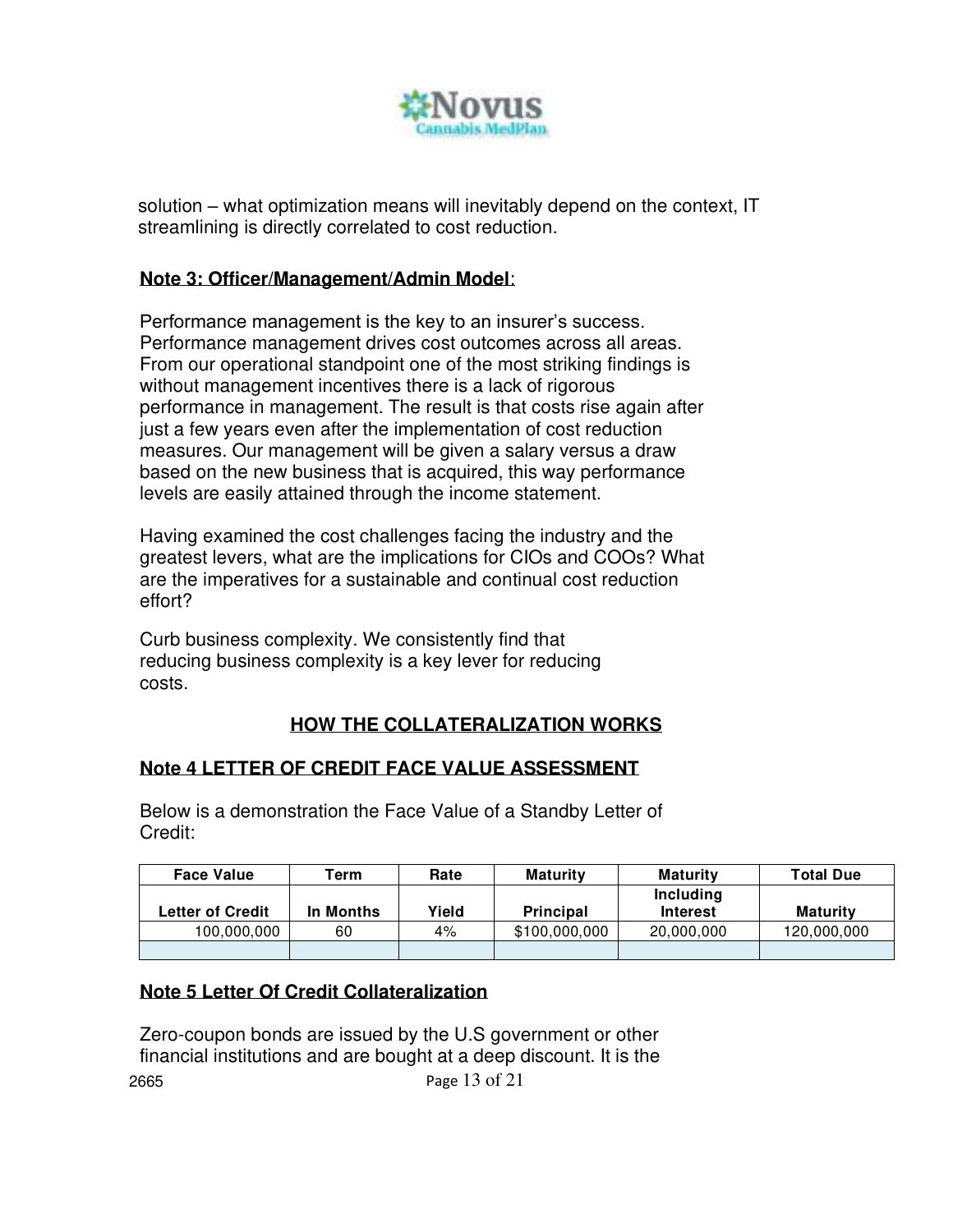

intention to purchase U.S treasury zero-coupon bonds because they offer the entire payment at maturity; zero-coupon bonds tend to fluctuate in the discount price much more than coupon bonds, making this a 100% guaranteed.

| <b>Zero Coupon</b> | <b>Face Value</b> | Time to         | <b>Maturity</b> | <b>Net P&amp;I</b> |
|--------------------|-------------------|-----------------|-----------------|--------------------|
| <b>Bond</b>        |                   | <b>Maturity</b> | Total           |                    |
| 35%                | \$100.000.000     | 60              | \$35,000,000    | \$135,000,000      |
|                    |                   |                 |                 |                    |

### **Note 6 LETTER OF CREDIT MONETIZATION ASSESSMENT**

- a) **Available Proceeds**: Once funding is procured, the funds from the Net Principal and Interest owed on LETTER OF CREDIT will be \$20 million US Dollars. Conversely, the maturity of the Zero-Coupon Bond will be \$35 million U.S. Dollars. Netting \$15,000,000 for Novus to capitalize their business structure.
- b) Novus' \$15 million in operating capital to underwrite their insurance policies. See below for the use for the Use of Proceeds.

| <b>Zero Coupon</b>   | <b>Total Due</b><br>LC | <b>Available For</b>      | <b>Excess Funds</b> |
|----------------------|------------------------|---------------------------|---------------------|
| <b>Bond Maturity</b> | at Maturity            | Use of<br><b>Proceeds</b> | Per Year            |
| \$135,000,000        | 120,000,000            | \$15,000,000              | \$3,000,000         |
|                      |                        |                           |                     |

c) **STOCK PRICE VALUATION:** In addition, since Novus is a publicly traded company insurance entities trade higher, around 20 times multiple and the stock price is valued on a "Book Value" basis. By monetizing the Letter of Credit we can project the stock price at \$2.73 per share giving the company a Market Capitalization of \$300 million. During year 1.

| <b>Stock Valuation</b> | <b>Shares</b><br><b>Issued</b> | <b>Book</b><br>Value | <b>Multiple</b> | Market                |
|------------------------|--------------------------------|----------------------|-----------------|-----------------------|
| <b>Book Value</b>      |                                | <b>Per Share</b>     | 20              | <b>Capitalization</b> |
| \$15,000,000           | 110.000.000                    | \$0.1364             | \$2.73          | 300,000,000           |
|                        |                                |                      |                 |                       |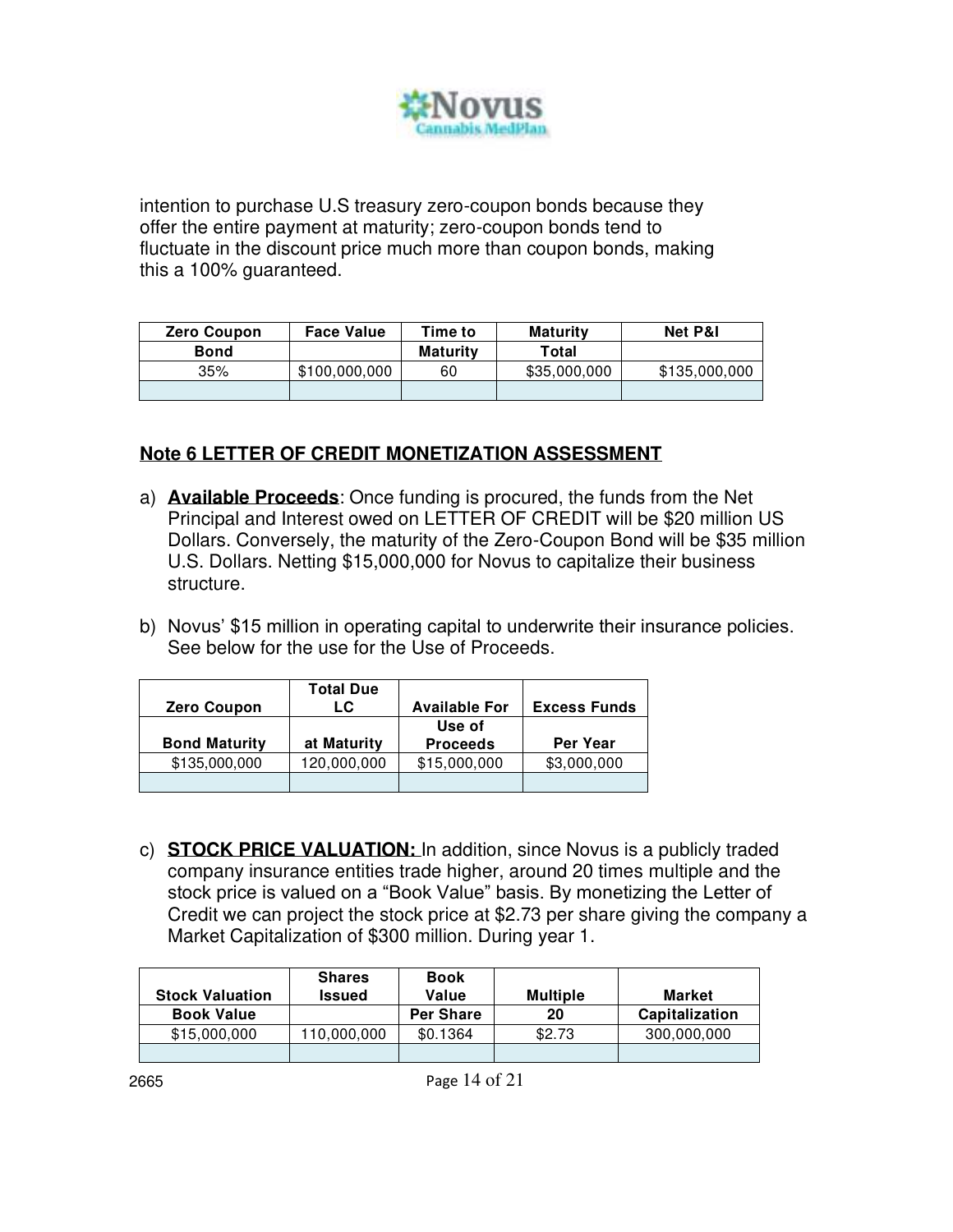

d) **Earnings From Insurance Underwriting Activities**: This will give Novus the ability to leverage underwriting activities to 5 times our net asset value which is estimated of up to \$650 million in policies by year 5. Having 100% of funds tied up in policies is unrealistic, since we are a conservative company; the projections are based on a 50-65% placement of policies and the EBIDTA of 20% in net earnings in year five.

| Underwritten of         | <b>Actual Funds For</b>              | <b>Net Proceeds</b> |
|-------------------------|--------------------------------------|---------------------|
| <b>Policies (Gross)</b> | <b>Policy</b><br><b>Underwriting</b> | <b>EBITDA</b>       |
| \$650,000,000           | \$420,000,000                        | \$117,000,000       |
|                         |                                      |                     |

| <b>Stock Valuation</b> | <b>Shares</b><br><b>Issued</b> | <b>Earnings</b>  | <b>Multiple</b> | Market         |
|------------------------|--------------------------------|------------------|-----------------|----------------|
| <b>Earnings</b>        | 25%<br><b>Dilution</b>         | <b>Per Share</b> | 20              | Capitalization |
|                        | Factor                         |                  |                 |                |
| \$117,000,000          | 150,000,000                    | \$0.78           | \$15.60         | 2,300,000,000  |
|                        |                                |                  |                 |                |

# **Cap Structure**

| Authorized          | 200 million   |
|---------------------|---------------|
| <b>Insider Rest</b> | 70.1 million  |
| Float               | 30.8 million  |
| <b>Total Issued</b> | 101.9 million |

# **Contact**

Frank Labrozzi, CEO Novus Acquisition & Development Corp 2665 South Bayshore Drive Miami, FL 33131 Phone: 305-467-6699 Email: *[Frank@ndev.biz](mailto:Frank@ndev.biz)*  Website: *[www.getnovusnow.com](http://www.getnovusnow.com/)*  Due Diligence:<http://www.otcmarkets.com/stock/NDEV/quote>